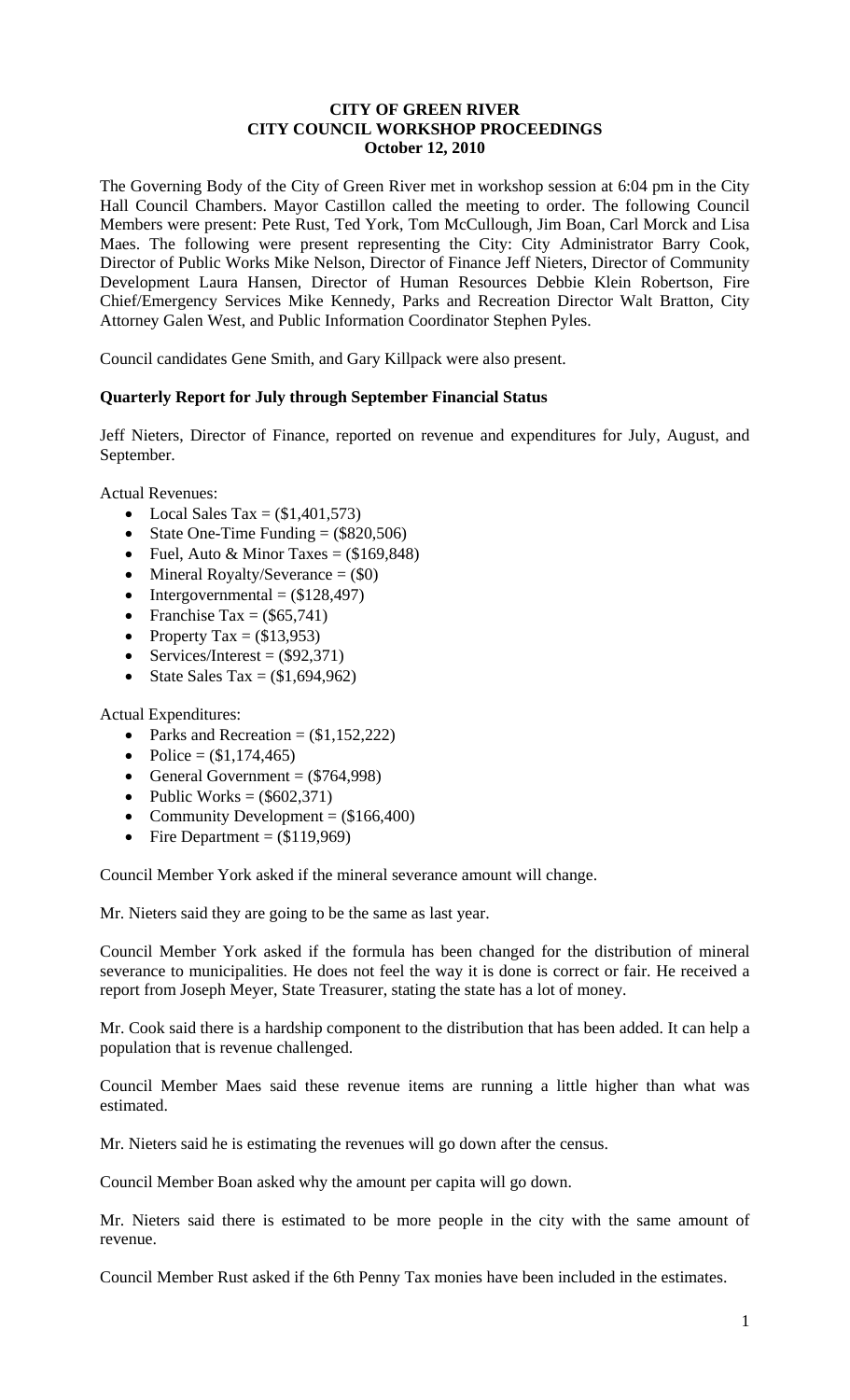Mr. Nieters said no. He reminded everyone these are only estimates and they could change.

## **WYDOT Aeronautics Update on Air Service to Salt Lake City**

Amber Schlabs, Aviation Business & Marketing Manager for the DOT Aeronautics Division, discussed the Wyoming Air Service Goals and Initiatives.

- Decrease leakage (people going out of state to fly) state-wide.
- Selectively support air service growth.
- Work with our carriers to fix pricing relative to competitive airports.
- Create online communication portals for growing our customer base, booking tickets, and creating offers to their passengers.
- Balance capacity with demand and price to increase overall passenger load factors through state-initiated programs.
- Communicate between both the airports and airlines to create strong partnerships.
- Work with the airlines to create partnerships to help the airlines meet their goals and to help them meet our state-wide goals.
- Focused, opportunistic approach to growing passenger enplanements at Wyoming's commercial air service markets.
- Operational performance, reliability, and on-time performance.

She said the Wyoming flights are currently up 13.9%. She would like everyone to look into the total cost of their trip before they plan to fly outside of Wyoming; this includes gas and travel.

Council Member York said he just recently checked for pricing on a flight and the difference was \$60.00 to \$70.00 to fly out of Rock Springs.

Council Member McCullough asked if the subsidy from the city is going to go up or remain the same.

Mrs. Schlabs said right now the cost has doubled. They were able to talk SkyWest into a six month contract so they can see where the cost is going. Their goal is to have airlines be self sustaining.

Dennis Byrne, Aeronautics Administrator, said if the numbers of people flying in Wyoming continues to look strong, then they would fully expect the subsidy to go down. Of course this can go either way but if it continues like it is now, they could see it decreasing.

Council Member McCullough asked if the connection flights are going well, are people waiting for long periods of time between flights, do they have to jump from plane to plane to get where they are going.

Mrs. Schlabs said the bank times are not an issue.

### **Water Issue to the West - Working with Rio Vista Water and Sewer District**

Kael Jasperson, Jamestown Rio Vista Water District Vice Chairman, said he was at the meeting to hopefully bring everyone together on the project. They need to move forward.

Evan Simpson, Senior Vice President of Sunrise Engineering Inc. said a few years ago, the Rio Vista Water District noticed the plant was ageing and would ultimately need upgrades. It was recommended they abandon the current plant and go directly to a new plant and upgraded lines. Jamestown needs an eight inch line. They want to know what the City's needs are. If a larger line is needed, is the City interested in working together to accomplish the needs of both.

Ben Bracken, Joint Powers Water Board General Manager, said the Water Development Commission has made it clear to all parties the State of Wyoming would like to address this issue once. The request for a study was to clarify the demand, and interests in the west area of Green River.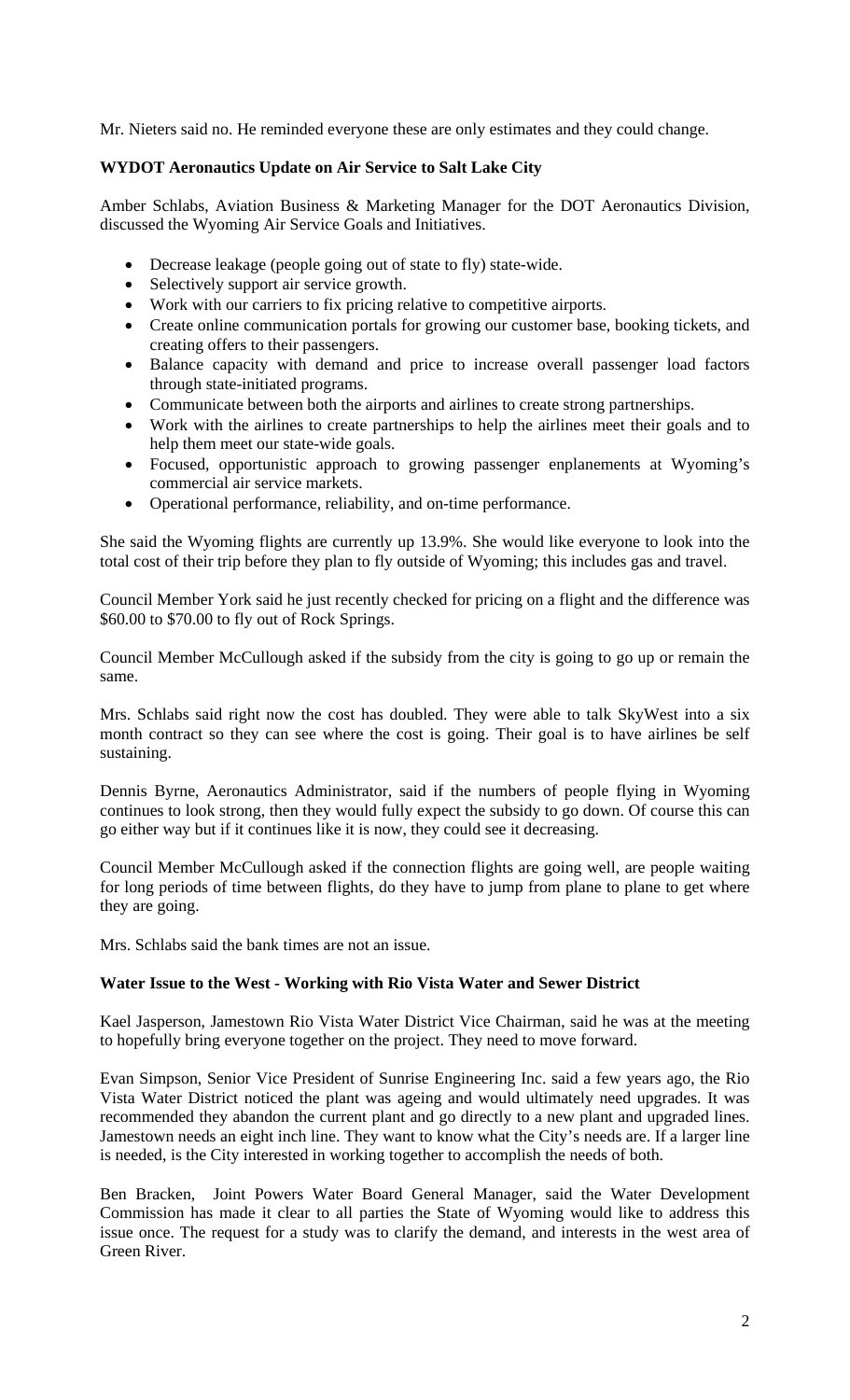Council Member McCullough said he believes this needs to be a joint effort. The Rio Vista Water District needs the line to go all the way out to the end of their District. The City may need to go out further to the west.

Council Member Maes asked about the outstanding loan of \$1.1 million that is on the books.

Mr. Jasperson said the origination of the loan was not the making of the Board. It was the default of a developer that failed to perform. The only way to open the account is to get water to the west.

Council Member Maes asked for the District to keep them updated on the project.

Mr. Jasperson said he knows this issue has to move quickly, and he was asking for participation from the City.

Council Member Rust asked about the one year delay for the project and the affect it will have on the citizens of Jamestown.

Mr. Jasperson said it should not affect them. He knows getting water out to the west is important, but the development will not happen until water is available.

Council Member Boan asked for clarification on level two and level three on the studies.

Mr. Jasperson said level one is the study of what needs to be done, and level three is the digging to install the line.

Council Member York said the City has a lot of items to consider before they can make a decision on the property that is not owned by the City.

Mr. Jasperson said they do understand the needs and concerns of the City. The City's needs are speculative for the future, and the needs for the Rio Vista Water District are immediate.

The Mayor asked what the cost has been so far.

Mr. Jasperson said level two studies were paid for by the Water Development Commission.

Mr. Simpson said the cost for what they need is \$1.1 million.

Mr. Cook said the City has been looking for quality growth which is listed in the Strategic Plan.

Council Member Boan asked if the City has put out the word about possible development to the west, which could create some interest. Bringing water to the land might bring the developers to this area. It is beneficial to Green River even if the City does not end up owning the property.

Mr. Jasperson said having water there is what could bring the developers in.

The Mayor asked if they have planned for sewer.

Mr. Jasperson said as of right now they have not planned anything for sewer. There is no problem right now.

The Mayor extended support from the governing body for the project.

# **EMT Project Recommendations for the 6<sup>th</sup> Penny Overpayment Funds**

Mr. Cook asked the Executive Management Team to come up with the list of recommendations they would like the council to consider. Each department submitted one recommendation.

- 1. Stipend City-wide for full time and part time employees (\$274,000)
- 2. Energy efficiency improvements (\$125,000)
- 3. Southeast water expansion-phase two (\$1 million)
- 4. New police cars (\$100,000)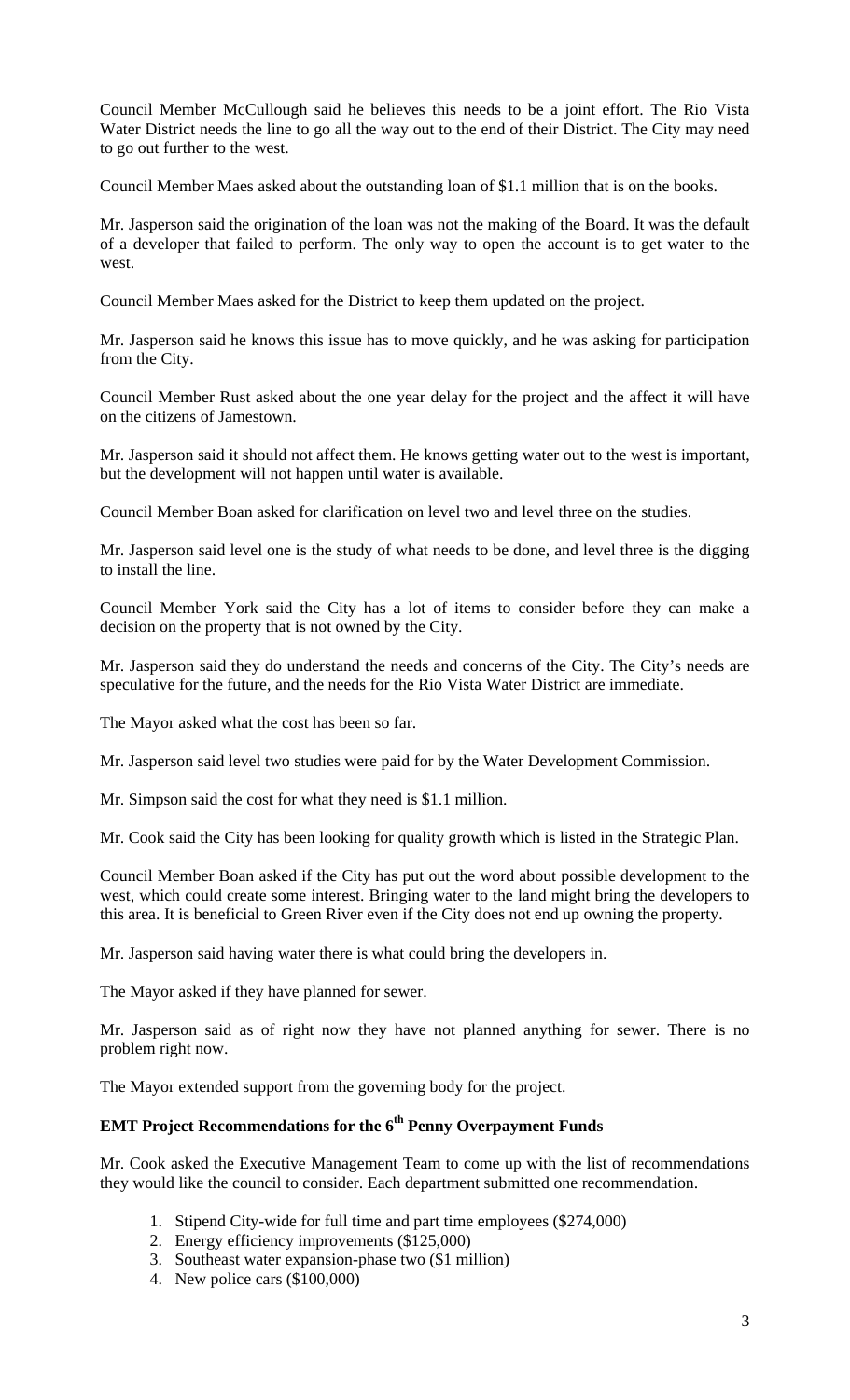- 5. New software for City Finance (\$650,000)
- 6. Fire truck replacement (\$350,000 to \$500,000)
- 7. Parks and Recreation vehicle replacement (\$200,000)

Council Member Boan asked if the council could have a workshop to discuss what the council would like to do with the  $6<sup>th</sup>$  Penny money.

Council Members McCullough, Maes, and the Mayor agreed to have a workshop on November 30, 2010.

### **Secondary Service Road Status**

Mr. Cook updated the council on the service road project. The Cooperative Agreement for the project had been signed by the City of Rock Springs, and then was forwarded to the County. The County looked over the agreement and decided to make changes. They have asked the City to take the lead on getting proposals for the survey work. The county said they do not have the staff or the expertise to do so. The City has done so, and the RFP's will be sent out next week. The RFP will go to various engineering firms to give a cost estimate for various alternatives, i.e. rights-of-way, utilities, preliminary engineering, construction engineering, and construction. Since the Cities and the County do not have a joint agreement that has been signed by all three parties, it is going to require a re-draft of some agreement or the approval of the current agreement. The City has set aside \$100,000 to do the initial work set in the RFP.

Council Member Maes said the City would be doing over half of the project. She does not believe the project will happen if the City does not take the lead.

The Mayor said it has taken a long time to get to this point. All three parties need to work together, make an agreement, and move forward.

### **City Administrator's Report**

Mr. Cook reminded council about the Consolidated Solid Waste Study presentation by Linda Roosa, Sanitation Supervisor, October 13, 2010, at 1:00 pm, in the Council Chambers.

He said a redrafted Purchasing Policy and Procedures Manual was presented to the governing body at a recent workshop, he will be forwarding council updated information on that this week.

He said the City will be receiving their \$40,000 back from monitoring well payments.

Mr. Cook complimented the Main Street Program and all the volunteers on the Trunk or Treat event that took place this past weekend. They had around 800 children come.

### **Mayor and Council Reports**

Council Member Morck had nothing to report.

Council Member McCullough had nothing to report.

Council Member Boan asked for a progress report on the Development Agreement between the City and Futures.

Mr. Cook said Futures is going to take a look at the agreement, and vote on it, Tuesday, October 19, 2010. He is hoping to have it back signed sometime Wednesday morning.

Council Member Boan said he was upset over the ad that was put in the newspaper slamming the Mayor. He said the decisions made, are made by the whole council, and not just the Mayor.

Council Members Maes, Rust, and the Mayor had nothing to report.

### **Adjournment**